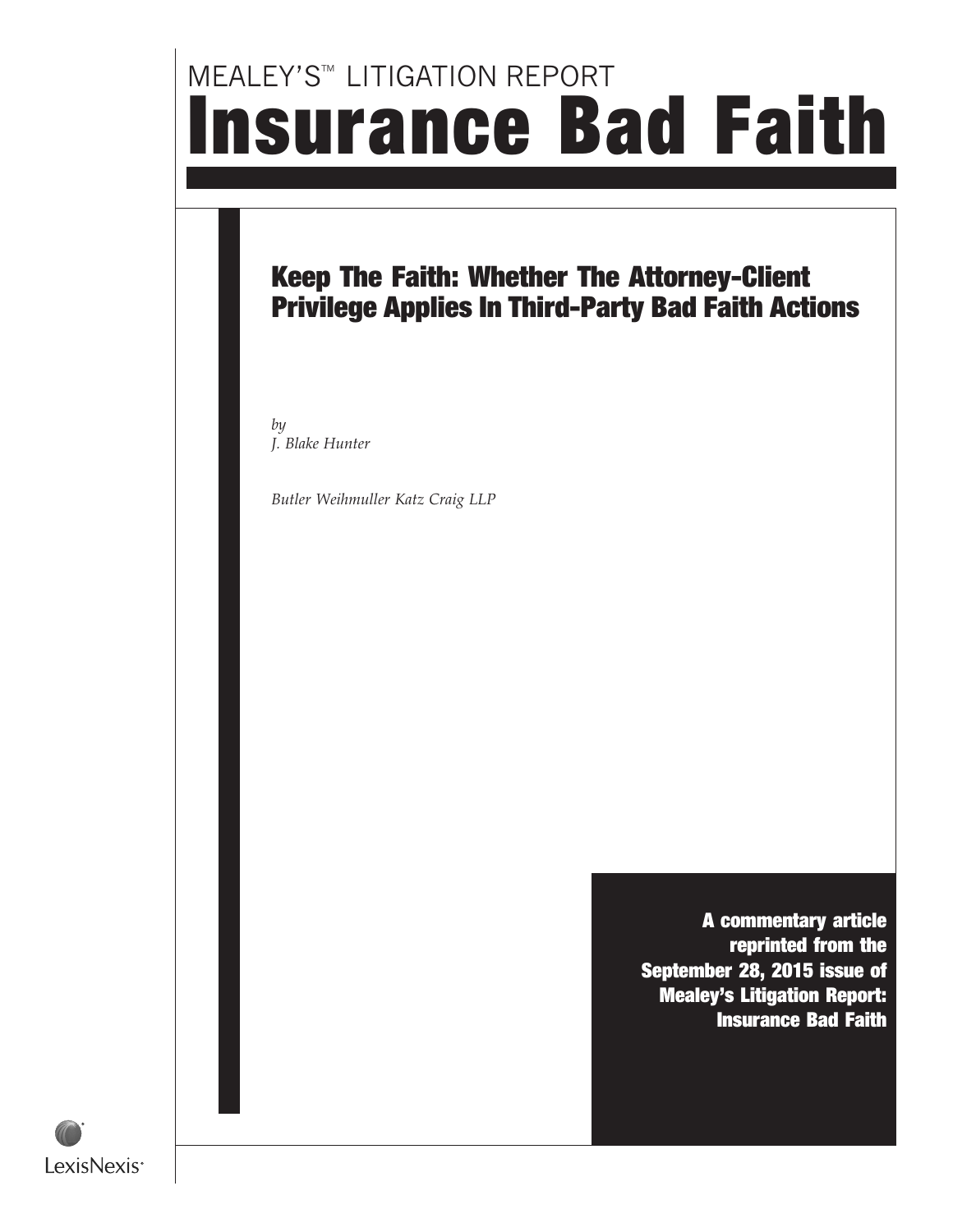## Commentary

### Keep The Faith: Whether The Attorney-Client Privilege Applies In Third-Party Bad Faith Actions

#### By

#### J. Blake Hunter

[Editor's Note: J. Blake Hunter, Esq., is an associate with the law firm of Butler Weihmuller Katz Craig LLP, which has offices in Tampa, Chicago, Charlotte, Mobile, Tallahassee, Philadelphia, and Miami. He is a litigator in the firm's Third-Party Coverage and Extra-Contractual Departments. Any commentary or opinions do not reflect the opinions of Butler Weihmuller or LexisNexis, Mealey's. Copyright  $\odot$  2015 by J. Blake Hunter. Responses are welcome.]

One of the most rapidly developing issues in Florida and in courts around the country is whether the attorney-client privilege can be relied on by an insurer in a third-party bad faith action. The attorney-client privilege is one of the oldest confidential communication privileges in Florida. In common law, it is known as, ''the most sacred of all legally recognized privileges, and its preservation is essential to the just and orderly operation of our system."<sup>1</sup> The purpose of the attorneyclient privilege is ''to encourage full and frank communication between attorneys and their clients and thereby promote broader public interests in the observance of law and the administration of justice."<sup>2</sup> Despite the sacredness of this privilege, there is an emerging line of cases holding that the attorney-client privilege should not apply to third-party bad faith claims. This article will analyze some of the leading cases in this area of the law and discuss why the principle behind the attorney-client privilege outweighs the arguments in favor of waiving the privilege in thirdparty bad faith cases.

The Fifth District Court of Appeal in Florida recently analyzed this issue in the context of a petition for writ of certiorari in *Boozer v. Stalley*.<sup>3</sup> In an en banc opinion

that receded from its previous holding in  $Dunn$  v. *National Security Fire*  $\acute{\textit{c}}$ *r Casualty Company*, <sup>4</sup> the Fifth District held that, in third-party bad faith actions, the attorney-client privilege prevented the discovery of confidential communications between the insured and counsel retained by the insurer to represent the insured. $5$  To understand the court's decision, it is important to examine the facts underlying the decision.

This case originated when Benjamin Hintz was injured in a motor vehicle accident involving Emily Lynn Boozer. <sup>6</sup> Ms. Boozer had two insurance policies which provided her a total of \$1.1 million in coverage for the accident. $^7$  The guardian of the property for Mr. Hintz, Douglas Stalley, filed a suit against Ms. Boozer, and her insurance companies retained Virgil Wright, III to defend her in the lawsuit.<sup>8</sup> After failing to reach a settlement, the case went to trial and a jury awarded Mr. Stalley in excess of \$11 million in damages for the accident; Ms. Boozer chose not to appeal.<sup>9</sup> The insurance entities paid their policy limits of \$1.1 million, which left Mr. Stalley to attempt to collect the remainder of the judgment from Ms. Boozer.<sup>10</sup> Unsurprisingly, Mr. Stalley filed a third-party bad faith action against the insurance entities and Mr. Wright, who continued to represent Ms. Boozer in the bad faith action.<sup>11</sup>

During the third-party bad faith action, Mr. Stalley sought to depose Mr. Wright and subpoenaed Mr. Wright's files from the underlying automobile accident lawsuit.<sup>12</sup> Mr. Wright and Ms. Boozer filed a motion for a protective order, arguing that that trial court should limit the scope of the deposition and the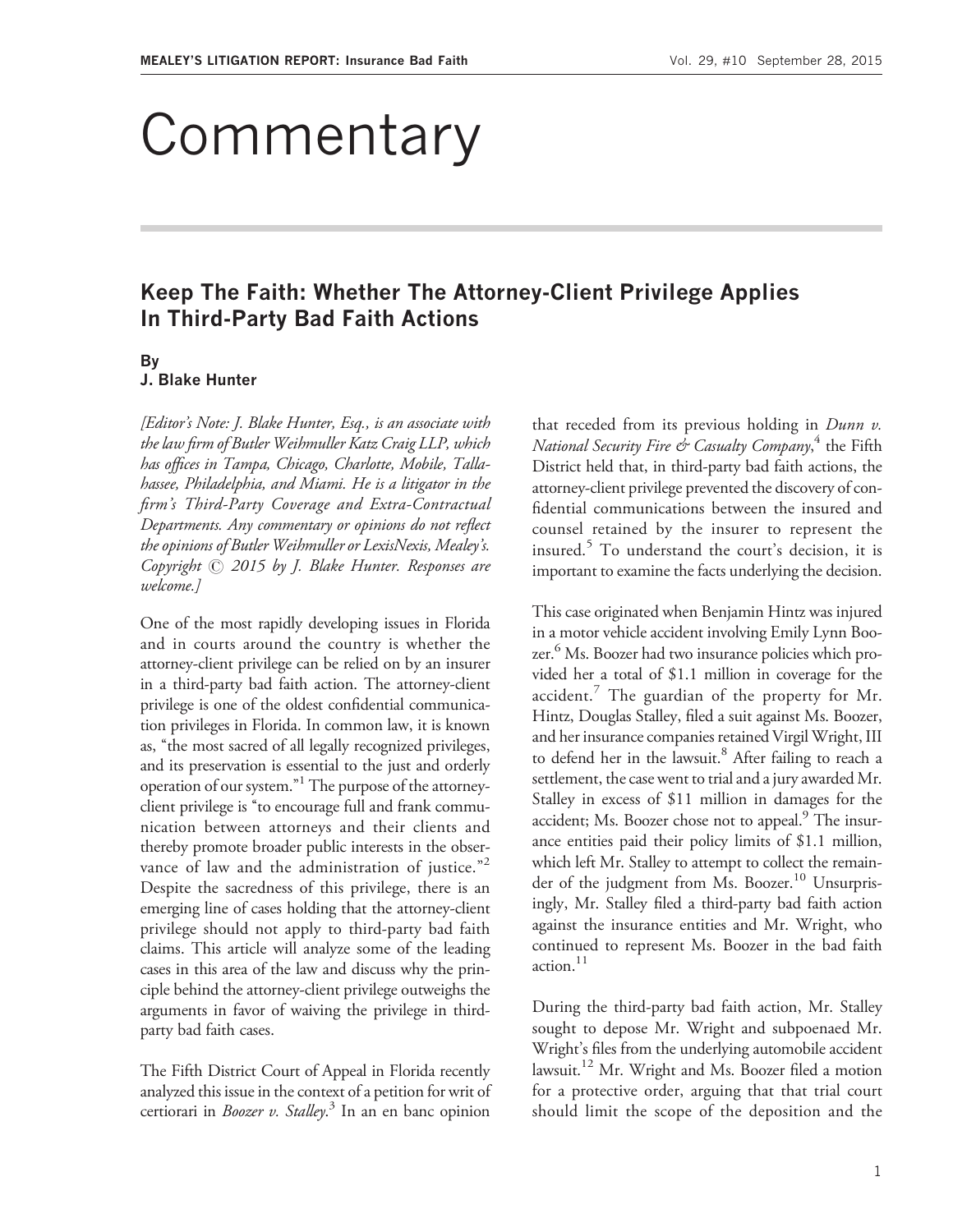production of documents pursuant to the attorneyclient privilege.<sup>13</sup> Mr. Wright argued that Ms. Boozer did not assign her rights to Mr. Stalley; thus, Ms. Boozer's interests and Mr. Stalley's interests were not the same in the bad faith litigation.<sup>14</sup> The trial court disagreed with Mr. Wright's and Ms. Boozer's position and ordered Mr. Wright to appear at a deposition.<sup>15</sup> At the deposition, Mr. Wright refused to answer any questions or produce any documents related to his representation of Ms. Boozer in the automobile accident case and the deposition was stopped.<sup>16</sup> Ms. Boozer and Mr. Wright filed a petition for writ of certiorari regarding the trial court's denial of their motions for a protective order.<sup>17</sup> Mr. Stalley argued that Florida case law held that, in third-party bad faith actions, he stood in the shoes of Ms. Boozer and he was entitled to any materials available to her, including materials which would normally be protected by attorney-client privilege.<sup>18</sup>

In reaching its conclusion that the attorney-client privilege was applicable to third-party bad faith claims, the Fifth District Court of Appeal acknowledged that its own prior precedent held that a defense attorney who was retained to represent an insured may be deposed and must turn over his or her litigation files in a thirdparty bad faith action even if the insured did not assign his or her rights to the party bringing the action.<sup>19</sup> However, several recent decisions by the Florida Supreme Court caused the Fifth District to question the validity of its precedent. The Fifth District examined the Supreme Court's holdings in Allstate Indemnity Company v. Ruiz and Genovese v. Provident Life & Accident Insurance Company.

In Ruiz, the Florida Supreme Court held that work product materials were discoverable by an insured in a first-party bad faith action.<sup>20</sup> The court further explained that there was no distinction between firstparty and third-party bad faith claims and claims file material was discoverable in both types of action.<sup>21</sup> Recently, in Genovese, the Florida Supreme Court analyzed whether its holding in Ruiz allowed an insured to obtain attorney-client communications in a first-party bad faith case.<sup>22</sup> The court reasoned that there were differences between the work product doctrine and the attorney-client privilege and attorney-client communications were not discoverable in a first-party bad faith case. $^{23}$  The court explained that the holding in

Ruiz did not extend to attorney-client privileged communications:

This significant goal of the privilege would be severely hampered if an insurer were aware that its communications with its attorney, which were not intended to be disclosed, could be revealed upon request by the insured. Moreover, we note that there is no exception provided under section 90.502 that allows the discovery of attorney-client privileged communication where the requesting party has demonstrated need and undue hardship.

Therefore, although we held in *Ruiz* that attorney work product in first-party bad faith actions was discoverable, this holding does not extend to attorney-client privilege communications. Consequently, when an insured party brings a bad faith claim against its insurer, the insured may not discover those privileged communications that occurred between the insurer and its counsel in the underlying action. $24$ 

The court further explained that there were unique considerations that arose when an insurer hired an attorney to both investigate a claim and provide legal advice to the insurer.<sup>25</sup> In such a case, the supreme court instructed trial courts to perform in-camera reviews of the material. If the material was prepared by the attorney during the investigation of the claim and did not involve legal advice, the material would be discoverable.<sup>26</sup> However, the supreme court qualified its opinion by stating that if the insurer raised the advice of counsel as a defense to the bad faith action, discovery of the communications between the insurer and its counsel would be permitted. $27$ 

The Boozer court further analyzed the Second District Court of Appeal's decision in Progressive Express Insurance Company v. Scoma. Laraine Scoma, the personal representative of the estate Jessica Barnett, a person killed in a car accident involving Shannon Courtney, filed a third-party bad faith action against Progressive for failing to settle the estate's claim.<sup>28</sup> Ms. Scoma sought discovery of all documents in Progressive's possession related to the claim and argued the attorney-client privilege did not apply to protect the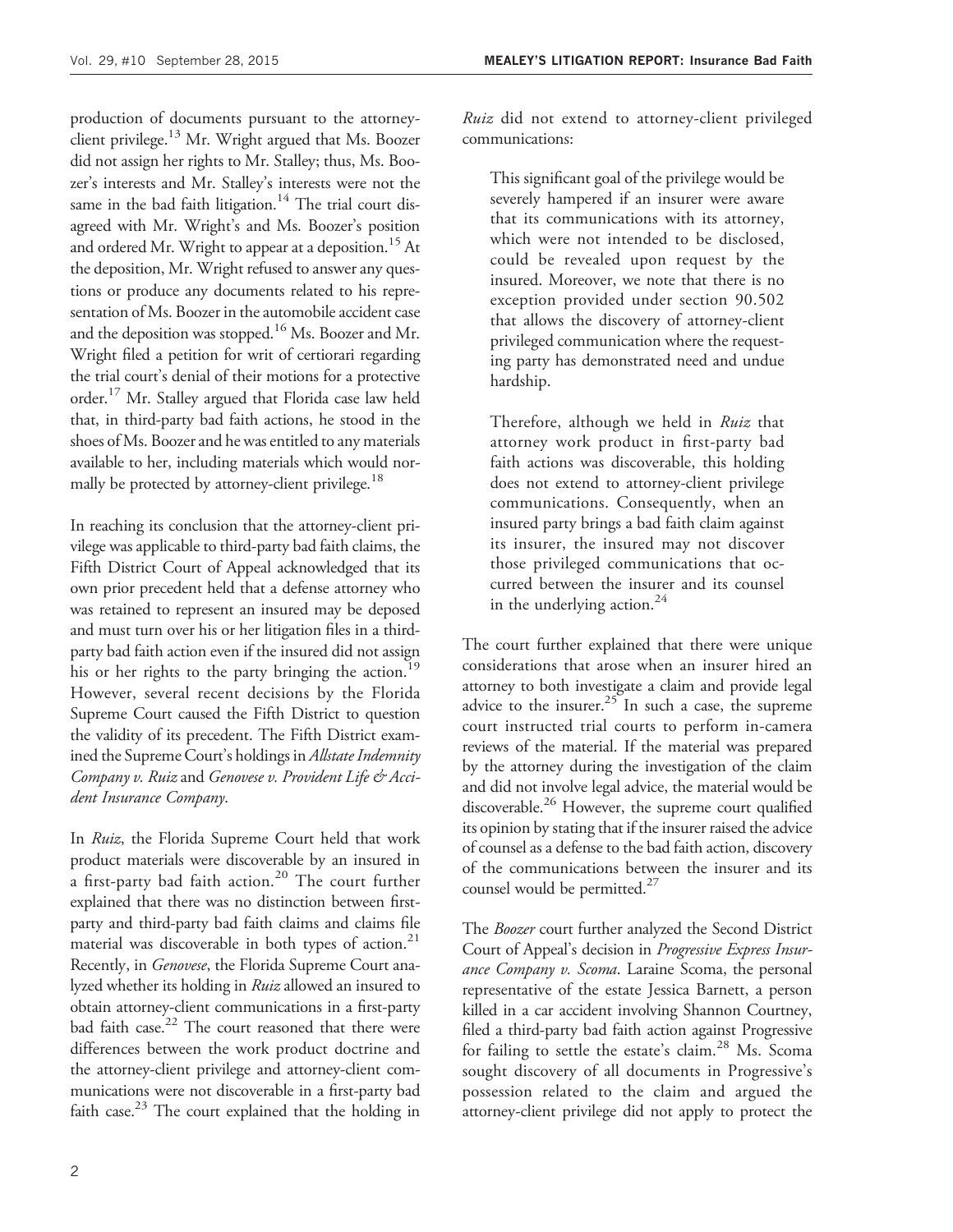communications between Mr. Courtney, Progressive, and their counsel.<sup>29</sup> The trial court found the parties could not rely on the attorney-client privilege to bar discovery of communications made by Progressive and Mr. Courtney during the underlying tort suit. $30$ The Second District Court of Appeal disagreed, explaining:

We conclude that any communications between Progressive and its personal counsel are clearly protected by the attorney-client privilege. Moreover, we conclude that although Ms. Scoma may 'stand in the shoes' of Mr. Courtney for the purposes of standing to bring a bad faith action, that position does not permit her access to otherwise privileged communications between Mr. Courtney and his counsel in the wrongful death action, at least in the absence of a waiver of the privilege by Mr. Courtney or his written assignment of the bad faith claim. $31$ 

The Boozer court adopted the reasoning in Scoma and held that even though Mr. Stalley may stand in the shoes of Ms. Boozer in this bad faith action, Ms. Boozer did not forfeit her statutory right to the attorney-client privilege.<sup>32</sup> However, the *Boozer* court recognized that a question remained regarding whether discovery requests in third-party bad faith actions for materials which were potentially protected by the attorney-client privilege were discoverable and certified the question to the Florida Supreme Court.<sup>33</sup> In an attempt to answer the certified question posed by the Fifth District Court of Appeal in Boozer, this article analyzes how other states have addressed this issue.

#### Washington

The seminal case in Washington addressing the application of the attorney-client privilege to bad faith actions is Cedell v. Farmers Insurance Company of Washington. <sup>34</sup> Mr. Cedell's home was destroyed by a fire and he submitted a claim to his insurance company, Farmers.<sup>35</sup> Due to inconsistent statements regarding the cause of the fire, Farmers delayed its determination of whether Mr. Cedell had coverage for the fire.<sup>36</sup> Mr. Cedell stated that Farmers ignored his repeated telephone calls, he was forced to file a claim with the insurance commissioner, and he was compelled to hire an attorney to force action by Farmers.<sup>37</sup> Farmers hired an

attorney, Ryan Hall, to help determine if Mr. Cedell had coverage for the fire.<sup>38</sup> Following taking Mr. Cedell's examination under oath and sending him a reservation of rights letter, Mr. Hall extended a onetime offer which was only open for a limited time to settle Mr. Cedell's claim.<sup>39</sup> Mr. Cedell attempted to contact Farmers regarding the settlement offer, but no one returned his call; ultimately, he sued Farmers for bad faith in handling his claim. $40$ 

In response to Mr. Cedell's discovery requests, Farmers produced a redacted claims file citing privilege and relevancy. <sup>41</sup> Farmers also refused to answer Mr. Cedell's interrogatories due to attorney-client privilege which prompted Mr. Cedell to file a motion to compel.<sup>42</sup> The trial court found that Mr. Cedell was not required to show civil fraud prior to obtaining the claims file; he only had to show that there was some foundation in fact to support his good faith belief that there was wrongful conduct by the insurer which could invoke the fraud exception.<sup>43</sup> The trial court found that there were adequate facts to support a good faith belief by a reasonable person that the insurer acted with wrongful conduct which triggered the fraud exception. After the court performed an in-camera review of the material, it ordered Farmers to provide Mr. Cedell with all of the documents it withheld due to attorney-client privilege.<sup>44</sup> The appellate court reversed, holding that a factual showing of bad faith was not enough to trigger an in-camera review of the claims file and a showing that the insurer used its attorney to further a bad faith denial was insufficient to destroy the attorney-client privilege.45

The decision was appealed to the Supreme Court of Washington. The supreme court explained, ''To permit a blanket privilege in insurance bad faith claims because of the participation of lawyers hired or employed by insurers would unreasonably obstruct discovery of meritorious claims and conceal unwarranted practices."<sup>46</sup> However, the court recognized that the attorney-client privilege promoted open communications between the client and his or her attorney regarding all facts without fear that the communications would be disclosed. $4/$  In an attempt to balance these competing interests, the supreme court split the baby in first-party bad faith cases, other than uninsured/underinsured motorist claims. The court created a presumption that there was no attorney-client privilege between the insured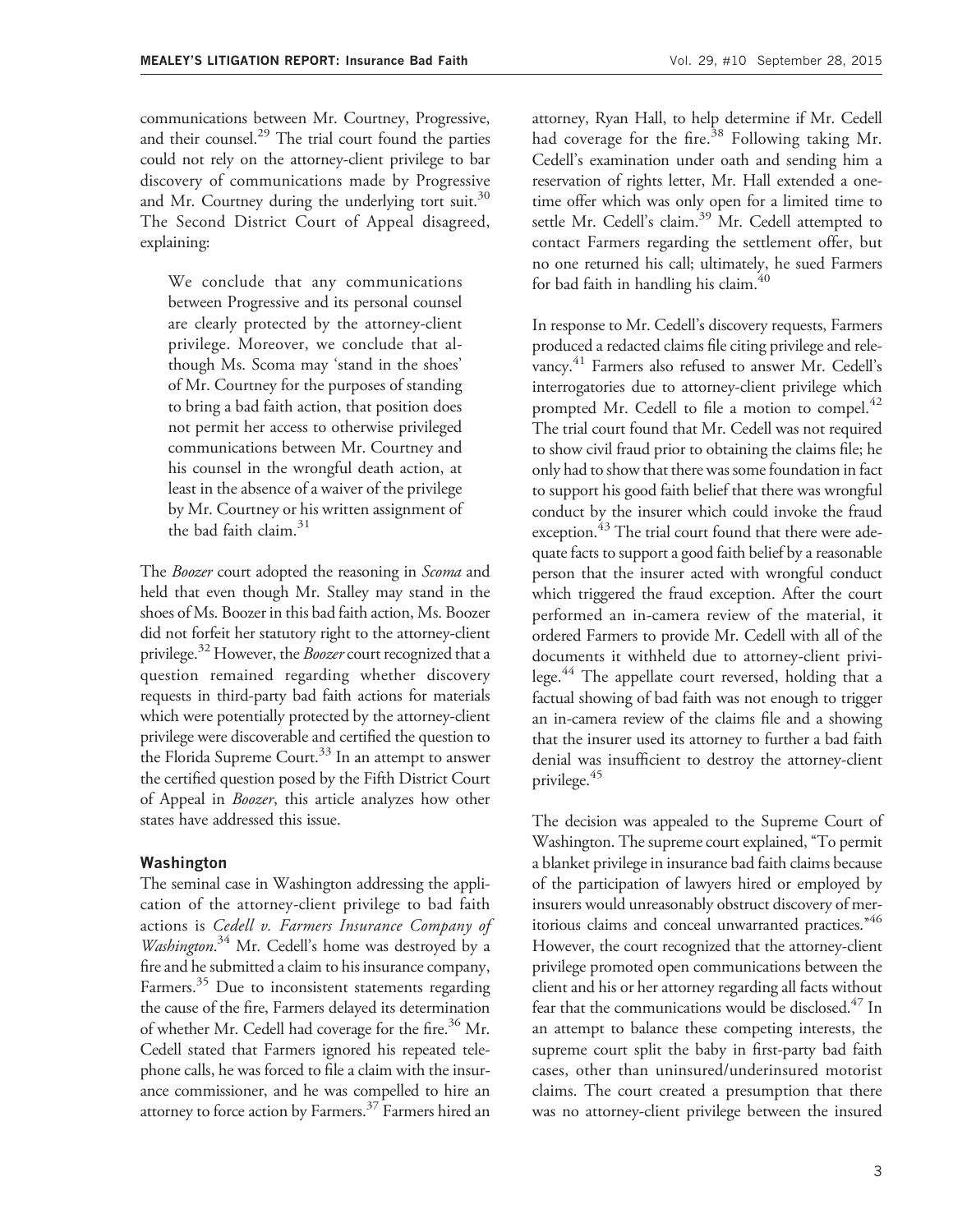and insurer regarding the claims adjusting process.<sup>48</sup> However, the insurer may overcome this presumption by demonstrating that its attorney was not engaged in the quasi-fiduciary tasks of investigating and processing a claim and the attorney was providing only legal advice to the insurer regarding the insurer's liability and coverage.<sup>49</sup> On rebuttal of the presumption, the insurance company was entitled to an in-camera review of the claims file by the court after the file was redacted to remove any mental impressions of the attorney to the insurer that were not directly at issue or constituted quasi-fiduciary duties of the insurer.<sup>50</sup>

In addition, when the civil fraud exception was claimed, the trial court would be required to perform an incamera review of the potentially privileged material and the attorney-client privilege would be waived when there were facts to permit a claim for bad faith.<sup>51</sup> In *Cedell*, the supreme court found that Farmers hired Mr. Hall to provide legal opinions regarding coverage, but it also hired him to perform an investigation of the claim.52 Based on the court's holdings, Mr. Hall's legal opinions and conclusions would be protected under the attorney-client privilege, but his conclusions and the documents surrounding his investigation of the claim would likely not be protected under the privilege. The court remanded the case back to the trial court for further proceedings consistent with its opinion. $53$ 

Even though *Cedell* addressed a first-party bad faith claim, a federal court in Washington extended the holding in Cedell to attorney-client privilege claims in thirdparty bad faith cases.<sup>54</sup> As of yet, the Supreme Court of Washington has not analyzed whether Cedell applies to third-party bad faith cases as found by the federal court, and it will be interesting to observe how the supreme court will rule if and when this issue comes before it.

#### Montana

The seminal case in Montana analyzing the issue of whether the attorney-client privilege applies in a third-party bad faith actions is State ex rel. United States Fidelity and Guaranty Company v. Montana Second Judicial Court. In Fidelity, a truck owned by Gray Rock Trucking ran off of the road, drove down an embankment, and struck a home owned by John and Sharlene Montoya.<sup>55</sup> The insurance company retained a law firm to represent its insured, Gray Rock Trucking.<sup>56</sup> During the claims process, there were disputes

between the homeowners and the insurer over the inspection and appraisal of the home; the homeowners' lawsuit against the trucking company settled.<sup>57</sup> Subsequently, the homeowners filed an action under the Unfair Trade Practices Act against the insurer for failing to act reasonably and promptly with regard to their claim and failing to adopt reasonable standards for the prompt investigation of their claim.<sup>58</sup> The homeowners requested the insurer to produce its entire claims file, including communications with the trucking company and its attorney. The insurer filed a motion for a protective order, offering to produce the disputed communications for an in-camera review by the court.<sup>59</sup> After the trial court denied the insurer's motion, the insurer petitioned the Supreme Court of Montana for a writ of supervisory control arguing that some of the communications were protected.<sup>60</sup>

The supreme court observed that the disputed communications clearly implicated the attorney-client privilege and noted that whether they were discoverable was an issue of first impression in Montana.<sup>61</sup> The homeowners argued that privilege should not apply in a bad faith case because the requested letters were necessary to prove their claim; if the attorney-client privilege was allowed to shield the production of documents, it would render the Unfair Trade Practices Act illusory.<sup>62</sup> The court disagreed and explained that the importance of the privilege outweighed the homeowner's argument:

The attorney-client privilege, like all other evidentiary privileges, may obstruct a party's access to the truth. Although it may be inequitable that information contained in privileged materials is available to only one side in a dispute, a determination that communications or materials are privileged is simply a choice to protect the communication and relationship against claims of competing interests. Any inequity in terms of access to information is the price the system pays to maintain the integrity of the privilege.<sup>63</sup>

The court explained that upholding the attorney-client privilege between the insured, the insurer, and their attorney in a third party bad-faith action helped a claimant because it allowed for the free flow of information which normally resulted in the settlement of most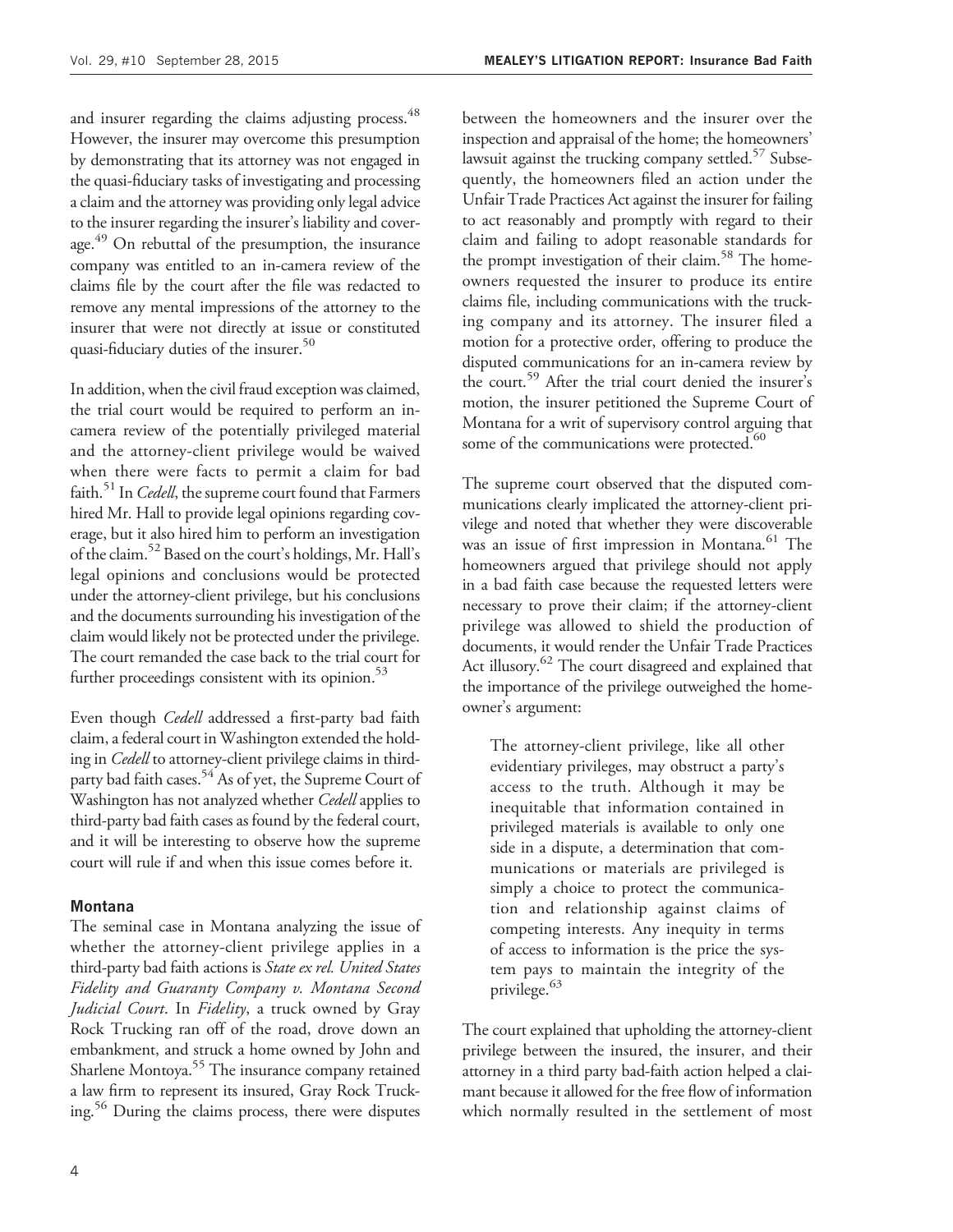insurance claims.<sup>64</sup> The supreme court vacated the trial court's denial of the insurer's motion for a protective order and remanded for further proceedings.<sup>65</sup>

#### West Virginia

Several courts in West Virginia analyzed whether the attorney-client privilege survives in a third-party bad faith action. In Allstate Insurance Company v. Gaughan, Carol Thoburn was a passenger in a car which was struck by a vehicle driven by Timothy Mirandy, an insured of Allstate.<sup>66</sup> Ms. Thoburn filed a personal injury lawsuit against Mr. Mirandy, and Allstate offered to settle the case against its insured.  $^{67}$  Ms. Thoburn rejected the offer and made a counter-demand, which was rejected by Allstate.<sup>68</sup> Subsequently, a jury awarded a verdict in favor of Ms. Thoburn for well over Mr. Mirandy's policy limits. <sup>69</sup> This verdict prompted Ms. Thoburn to bring a bad faith action against Allstate for refusing to settle the personal injury case within Mr. Mirandy's policy limits.<sup>70</sup> During discovery in the bad faith action, Ms. Thoburn served a request to produce on Allstate which sought the complete investigative claims file regarding the underlying personal injury action.<sup>71</sup> When Allstate failed to produce all of the documents, Ms. Thoburn filed a motion to compel.<sup>72</sup> The trial court entered an order granting Ms. Thoburn's motion to compel, and Allstate filed a petition for writ of prohibition. $\frac{3}{3}$ 

The supreme court stated that whether an insurer could assert the attorney-client privilege and the work product doctrine in a third-party bad faith case to prevent a plaintiff from obtaining the claims file was an issue of first impression.<sup>74</sup> Unlike most bad faith actions, Ms. Thoburn obtained a release from Mr. Mirandy which allowed her access to his claims file.<sup>75</sup> The court found that an insurer should not have all of the protections of the attorney-client privilege in a third-party bad faith case because it ''seriously impedes a third-party's ability to prove a bad faith claim ... [and] does not strike the necessary balance between a client's need to speak freely with his or her attorney and the importance of obtaining full disclosure of the facts in a third-party bad faith action. $176$  However, the court recognized the importance of the attorney-client privilege and found that an insurer may raise a quasi attorney-client privilege, which belonged to the insurer and not the insured, when the insured signed a release of his or her claims file to a third-party litigant.<sup>77</sup> Pursuant to this quasi

attorney-client privilege, all communications in an insured's claims file generated prior to the filing date of the underlying complaint against the insured were not protected by this quasi privilege, but those communications produced after the third-party litigant filed the lawsuit against the insured were protected.<sup>78</sup>

Taking it a step further, the *Gaughan* court explained that a third-party may obtain discovery of documents found to be protected by the quasi attorney-client privilege if the third-party demonstrated a compelling need for the document.79 A third-party litigant could show this compelling need by demonstrating the document could not be obtained elsewhere and the document could reasonably prove an element of bad faith or the document could reasonably be used to lead to the discovery of another document which could prove an element of bad faith.<sup>80</sup> But again, the court limited its holding to situations where an insured signed a release giving access to his or her claim file to a third-party litigant.

The West Virginia Supreme Court of Appeals revisited this issue in State ex rel. Medical Assurance of West Virginia, Inc. v. Recht, which involved a claim of medical malpractice. $81$  Following a positive jury verdict, the injured party brought an action under the unfair claims settlement practices act against the physician's malpractice carrier, alleging a failure to perform an adequate investigation and a failure to settle when liability was clear. $82$  The injured party sought a complete copy of the claims file as well as other communications between the carrier and any other individuals regarding the underlying medical malpractice claim, and the carrier sought protection under the attorney-client privilege, work product doctrine, and quasi attorney-client privilege.<sup>83</sup> After the trial court ordered the carrier to produce the documents, the carrier sought a writ of prohibition.<sup>84</sup> The supreme court reiterated that the holding in Gaughan regarding the quasi attorney-client privilege only applied to instances where the insured waived his or her attorney-client privilege.<sup>85</sup> Further, the court explained that the quasi attorney-client privilege was not necessary or applicable in all cases:

Under the unique set of facts [in Gaughan], it became necessary to provide the insurer with some protection against disclosure of privileged information in the claim file, because the insured had waived the attorney-client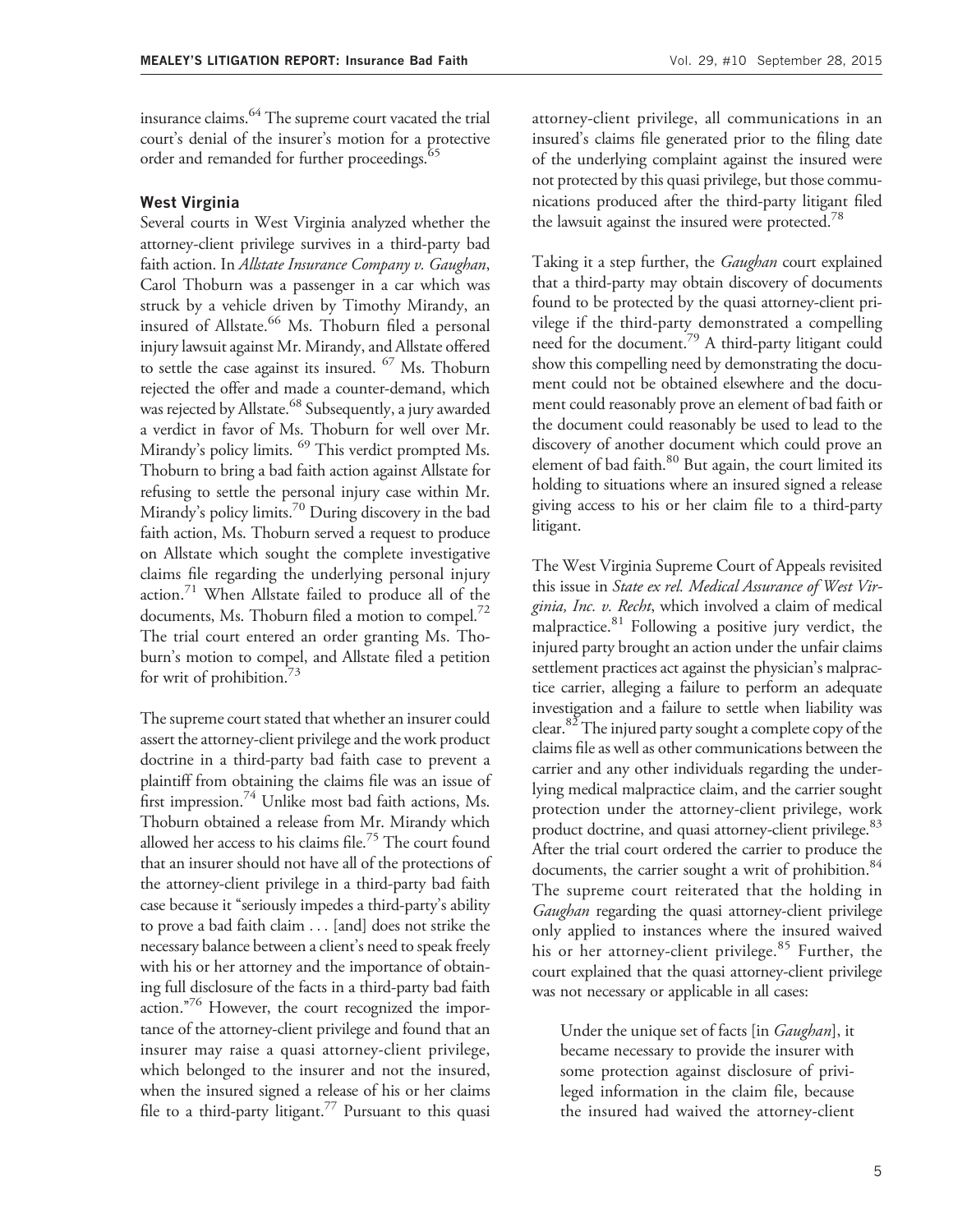privilege by authorizing a third party to have access to the claim file. In providing the insurer some protection, we created a quasi privilege which could be penetrated upon a showing of compelling need. In the instant case, the insured has not authorized release of his claim file to Respondent. Consequently, there has been no waiver of the attorney-client privilege by the insured. Since there has been no waiver in the case, the attorney-client privilege is fully in effect. As we indicate in the body of this opinion, this Court will not break with centuries of precedent, to create an exception to the common-law attorney-client privilege, by applying Gaughan's fact specific balancing test.<sup>86</sup>

Thus, the court applied this test and principles set forth in prior case law and the rules of civil procedure to determine whether the communication was protected by attorney-client privilege and granted the writ of prohibition.87

#### Should Attorney-Client Privilege Shield Privileged Communications From Discovery in Third-Party Bad Faith Cases?

As discussed earlier, the Fifth District Court of Appeal in Boozer certified a question of whether the attorneyclient privilege should shield privileged communications from discovery in third-party bad faith litigation. On December 15, 2014, the Supreme Court of Florida accepted jurisdiction of this case. However, counsel for Ms. Stalley and Mr. Boozer filed notices of voluntary dismissal with the court because the underlying bad faith claim was removed to a federal court. In a slip opinion published April 17, 2015, the Florida Supreme Court granted the motions to dismiss and discharged review.<sup>88</sup> Justice Pariente dissented from the dismissal explaining that by a vote of five to two, the Florida Supreme Court accepted jurisdiction of the case on the basis that the certified question was one of great public importance.<sup>89</sup> Justice Pariente argued that the court should retain jurisdiction to decide the issue to provide guidance to the federal courts regarding whether attorney-client privilege applies in a bad faith action under Florida law.<sup>90</sup>

Justice Lewis also dissented and echoed Justice Pariente's opinion that the certified question posed by the Fifth District was one of great public importance.<sup>91</sup> However, Justice Lewis specifically commented that there was a long line of precedent that held that in third-party bad faith actions, insurance companies, and their attorneys should not be able to use attorney-client privilege to conceal their actions. $92$  Justice Lewis further stated:

In overruling Dunn, the Fifth District relied upon and misapplied decisions of this Court, Ruiz and Genovese, which addressed only first-party bad faith claims, and did not in any way approve or sanction the issue involved in the third party claim context that is at issue here.  $93$ 

It is clear from Justice Lewis's opinion that he does not agree with the Fifth District's decision in *Boozer* and that he thought that the Fifth District's holding in Dunn should apply in a third-party bad faith context. Even though the court passed up this opportunity to clarify the issue, it is clear that this issue will likely reappear before the court. At that time, the supreme court should uphold the application of the attorneyclient privilege to shield all privileged communications in a third-party bad faith case.

It is true that the attorney-client privilege, like other evidentiary privileges, may be used to obstruct a party's ability to access the truth. Moreover, there is a valid argument that the attorney-client privilege should not apply in the context of third-party bad faith actions because it may prevent the injured third-party from determining whether the insurance company operated in good faith its handling of the underlying case or claim. If, as described in Boozer, the injured thirdparty is unable to depose the insured's attorney regarding why certain decisions were made by the insurer and the insured's attorney, this impediment may thwart the public policy behind bad faith actions. How can an injured third-party show bad faith if the party cannot depose an attorney who provided legal advice in the underlying litigation? Even though it may limit a party's ability to bring a third-party bad faith action, the attorney-client privilege should still be binding in these situations.

The courts in Washington, West Virginia, and Montana analyzed whether the attorney-client privilege applies to shield access to an insurer's claims file in a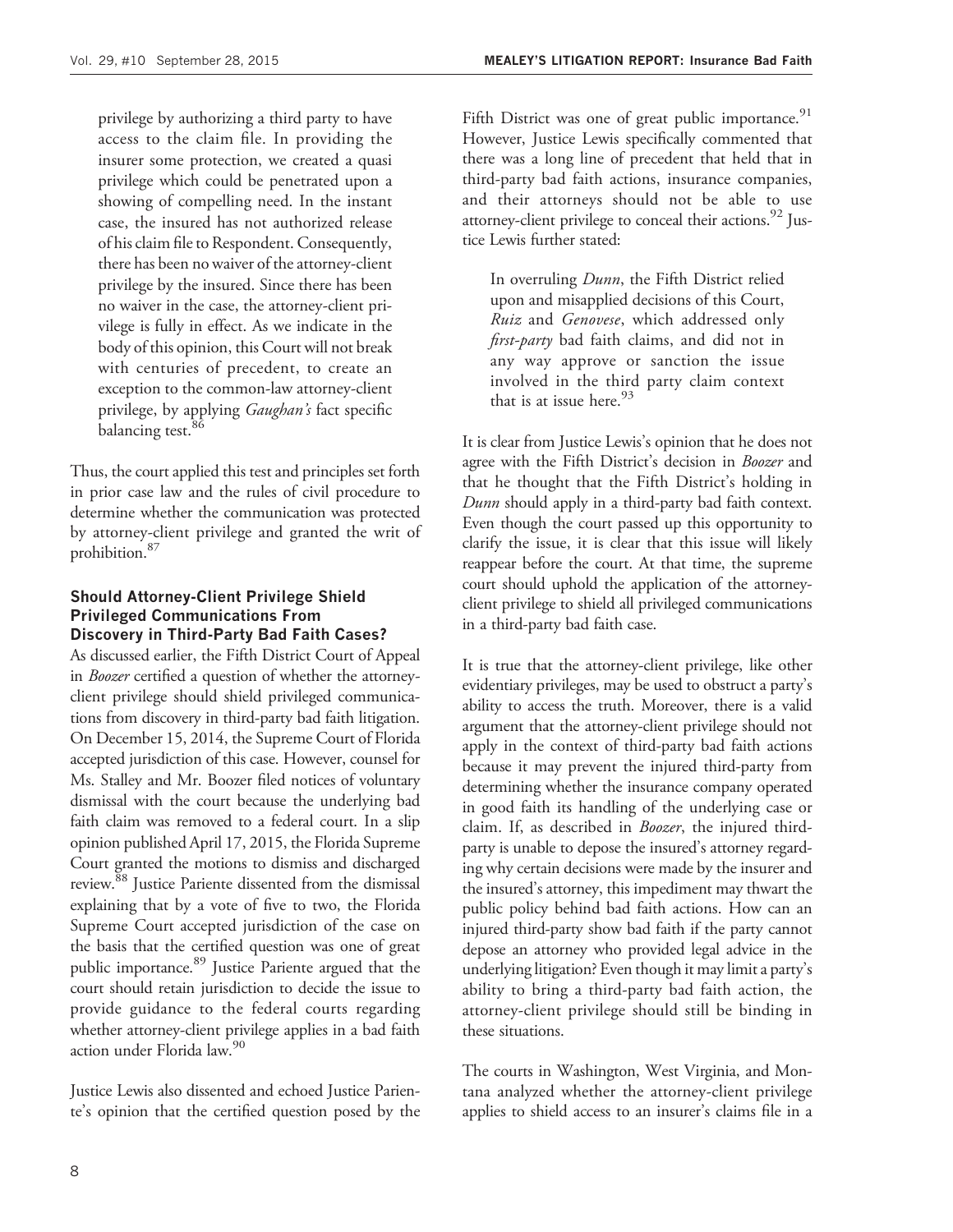third-party bad faith context. In contrast, the Fifth District Court in Boozer analyzed whether the injured third-party can depose the attorney for the insured who handled the underlying action as well as the bad faith action regarding the attorney's discussions with the insured and the insurer. These issues are slightly different but the reasoning found by the courts in Montana and West Virginia can be applied to *Boozer*. As stated by the Supreme Court of Montana in U.S. Fidelity, even though it may be inequitable that information may only be available to one side of a case in litigation, a determination that a communication between an insurer and its attorney or between an insured and his or her attorney are privileged is a choice made against claims of competing interests. Any inequity found is the price the judicial system pays in order to uphold the integrity of the attorney-client privilege. Further, ''the attorney-client privilege allows for an honest, careful prompt analysis by qualified persons," which allows an insurer to evaluate and potentially settle a claim quickly.<sup>94</sup> If the Supreme Court of Florida ultimately holds that the attorney-client privilege does not apply in the context of a third-party bad faith action and overturns Boozer, the Supreme Court would be destroying the principles on which the attorney-client privilege was founded.

In cases where the insured assigned his or her rights to a third-party, it would be difficult for Florida to follow the path of West Virginia and Washington by creating a quasi attorney-client privilege. First, section 90.502, Florida Statutes does not recognize a quasi attorneyclient privilege, but only recognizes an absolute privilege. Second, the attorney-client privilege in Florida does not have an exception allowing the party to defeat the privilege on a showing of need or undue hardship. Moreover, the insurer or attorney hired by the insurer should still be allowed to invoke the privilege when the insured assigns his or her rights to a third-party or when the insured waives the attorney-client privilege. If the attorney-client privilege was abrogated in such situations, it would have a chilling effect regarding the information communicated between the attorney retained by the insurer and the insured regarding why certain actions were taken in the underlying lawsuit. Further, if an insurer was aware that its communications with its attorney or the attorney retained to represent the insured may be later disclosed in a third-party bad faith action, this would obstruct subsequent communications.

Florida law recognizes the triumvirate relationship between an insured, the insurer, and the attorney retained by the insurer to represent the insured in the underlying litigation. The Second District Court of Appeal in *Scoma* recognized that confidential communications between the insured, the insurer, and any counsel representing them on a matter of common interest should be protected by attorney-client privilege to third parties. To put it another way, an attorney hired by the insurer to represent the insured in underlying litigation is not only representing the insured, he or she is also representing the insurer. Accordingly, the insurer and the attorney retained by the insured should be able to invoke attorney-client privilege even if the insured assigns his or her right to the third-party or otherwise waives the privilege in a bad faith case.

Even though an injured party in a third-party bad faith case may not be allowed to depose the insured's attorney regarding confidential communications or obtain a copy of the attorney's litigation file, the third-party has other avenues to obtain the information needed to show bad faith. The third-party may interview and depose non-party witnesses or the insured (as long as the party does not ask about confidential communications) in the evidence-gathering process. The attorney-client privilege only protects disclosure of communications; it does not protect the disclosure of underlying facts communicated to the attorney. Moreover, the third-party may be entitled to obtain a copy of the claims file, which may show bad faith. Thus, there are other avenues of discovery an injured party may pursue in a third-party bad faith case other than deposing an attorney who represented an insured in the underlying action to prove his or her claim.

#### Conclusion

Even though the Supreme Court of Florida declined to address the issue of the attorney-client privilege in a third-party bad faith action as set forth by the certified question in *Boozer*, this issue will likely come before the court again. When this issue comes before the court, the court should find that an absolute attorney-client privilege exists in a third-party bad faith action for an insured, the insurer, and the attorney retained by the insurer to represent the insured. Even if the insured assigns his or her right to a third-party or otherwise waives the privilege, the court should find the privilege continues to exist. Not to do so would bring about a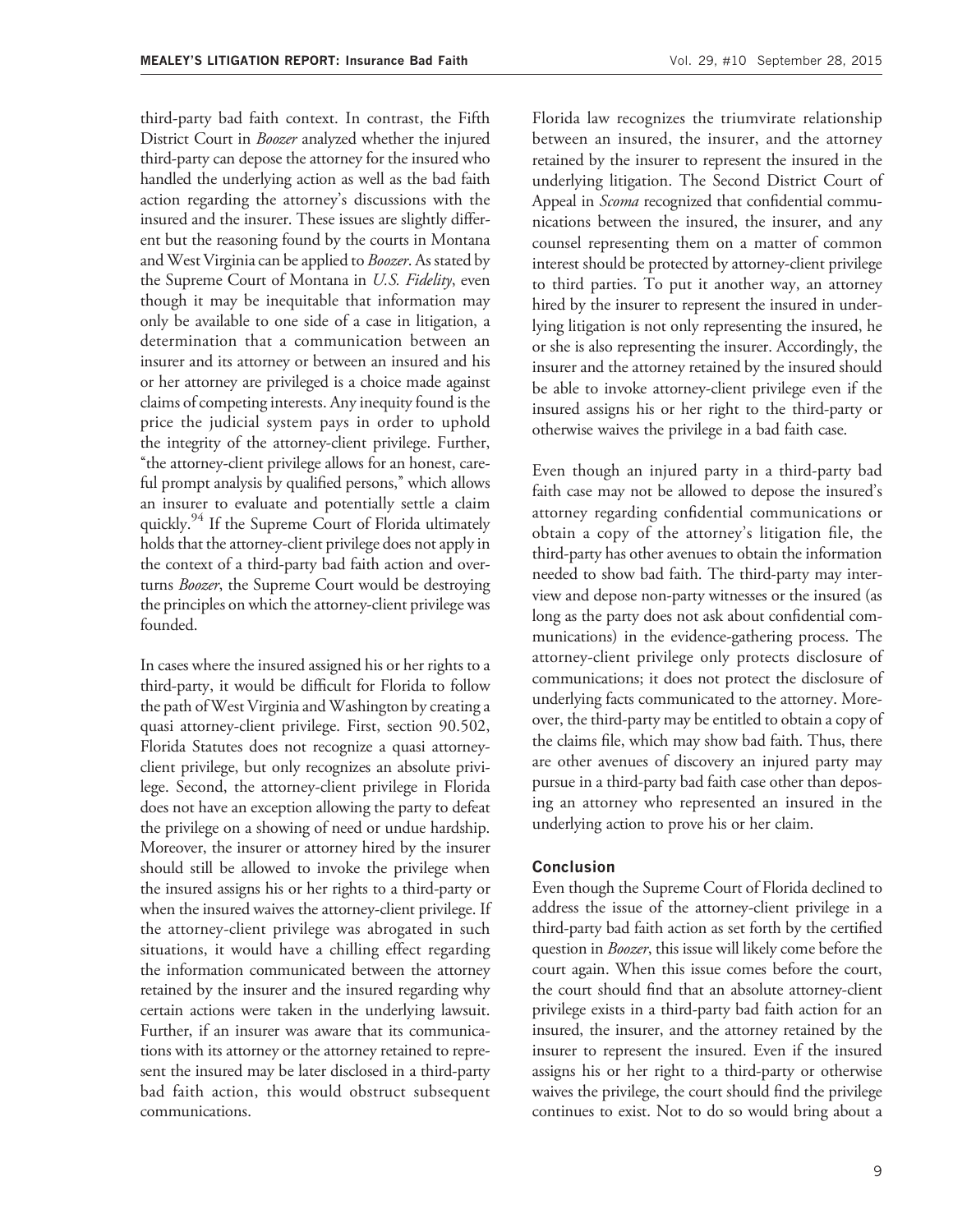chilling effect regarding communications between an insured, the attorney retained by the insured, and the insurer regarding why certain actions are taken in the underlying litigation. This would defy the spirit of the attorney-client privilege, the triumvirate relationship between the insured, attorney, and insurer, and the policy of open communication between a client and his or her counsel.

#### Endnotes

| 1.  |                                                             | --  | $10v_0$    |
|-----|-------------------------------------------------------------|-----|------------|
|     | U.S. v. Bauer, 132 F.3d 504, 510 (9th Cir. 1997).           | 22. | $G_{\ell}$ |
| 2.  | Upjohn Co. v. U.S., 449 U.S. 383, 389 (1981).               |     | So         |
| 3.  | 146 So. 3d 139 (Fla. 5th DCA 2014).                         | 23. | Id.        |
| 4.  | 631 So. 2d 1103 (Fla. 5th DCA 1993).                        | 24. | Id.        |
| 5.  | 146 So. 3d at 145.                                          | 25. | Id.        |
| 6.  | Id. at 141.                                                 | 26. | Id.        |
| 7.  | Id.                                                         | 27. | Id.        |
| 8.  | Id.                                                         | 28. | 97         |
| 9.  | Id.                                                         | 29. | Id.        |
| 10. | Id.                                                         | 30. | Id.        |
| 11. | Id.                                                         | 31. | Id.<br>(S. |
| 12. | Id.                                                         |     |            |
| 13. | Id.                                                         | 32. | Bo         |
| 14. | Id.                                                         | 33. | Id.        |
| 15. | Id.                                                         | 34. | 29         |
|     |                                                             | 35. | Id.        |
| 16. | Id.                                                         | 36. | Id.        |
| 17. | Id.                                                         | 37. | Id.        |
| 18. | Id.                                                         |     |            |
| 19. | Id.; Cont'l Cas. Co. v. Aqua Jet Filter Sys., Inc., 620 So. | 38. | Id.        |
|     | 2d 1141 (Fla. 3d DCA 1993); Stone v. Travelers Ins.         | 39. | Id.        |

Co., 326 So. 2d 241, 243 (Fla. 3d DCA 1976)(finding that a plaintiff in a third-party bad faith action against an insurer is entitled to discover the insured's counsel's entire litigation file from the beginning of the underlying lawsuit until the date when the judgment was entered in the underlying action); Boston Old Colony Insurance Co. v. Gutierrez, 325 So. 2d 416 (Fla. 3d DCA 1976).

- 20. 899 So. 2d 1121, 1122 (Fla. 2005).
- 21. *Id.* at 1128.
- 22. Genovese v. Provident Life & Accident Ins. Co., 74 o. 3d 1064 (Fla. 2011).
- $l_{\rm at}$  1068.
- 
- 
- 26. Id.
- 
- 28. 975 So. 2d 461, 463 (Fla. 2d DCA 2007).
- 
- 
- d. at 465; Maharaj v. Geico Cas. Co., 289 F.R.D. 666 S.D. Fla. 2013).
- oozer, 146 So. 3d at 148.
- 33. Id.
- 34. 295 P.3d 239 (Wash. 2013).
- l. at 242.
- 
-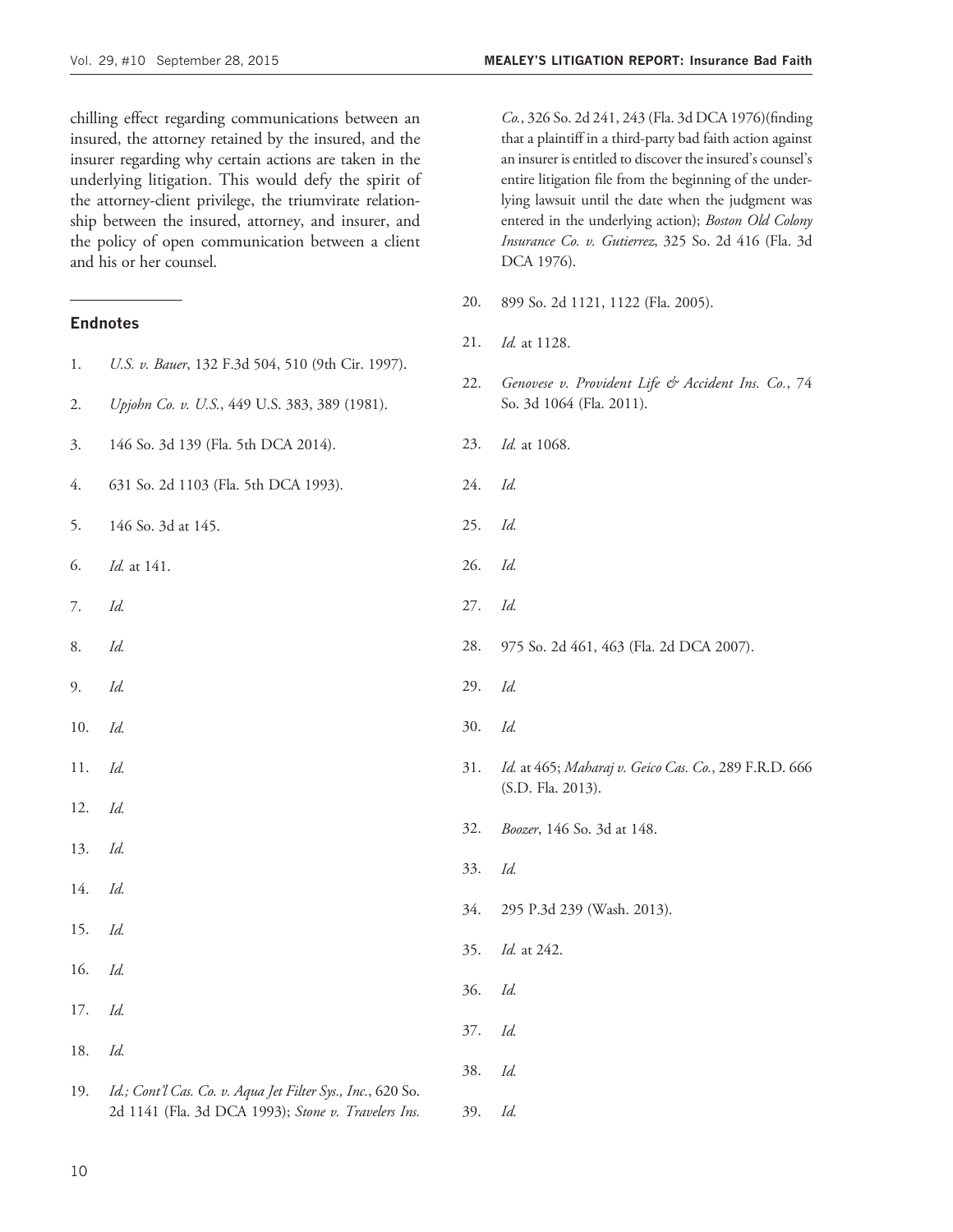- 40. Id.
- 41. Id.
- 42. Id.
- 43. Id. at 243.
- 44. Id.
- 45. Id.
- 46. Id. at 245.
- 47. Id.
- 48. Id. at 246.
- 49. Id.
- 50. Id. at 246-47.
- 51. Id. at 247.
- 52. Id.
- 53. Id.
- 54. Carolina Cas. Ins. Co. v. Omeros Corp., 2013 WL 1561963, \*3 (W.D.Wash. 2013) (not reported); Everest Indem. Ins. Co. v. QBE Ins. Corp., 980 F. Supp. 2d 1273, 1280 (W.D. Wash. 2013)(holding that Everest may take the deposition of QBE's coverage attorney in a bad faith action to determine if QBE acted correctly in denying tender, but QBE may object if it believes Everest is seeking privileged information and the parties can bring the objection before the court).
- 55. 783 P.2d 911, 912 (Mont. 1989).
- 56. Id.
- 57. Id.
- 58. Id.
- 59. Id.
- 60. Id. at 912-913.
- 61. Id. at 913.
- 62. Id. at 915.
- 63. Id.
- 64. Id. at 916.
- 65. Id. at 917; Dion v. Nationwide Mut. Ins. Co., 185 F.R.D. 288, 294 (D. Mont. 1998)(reiterating that the Montana Supreme Court found that the attorneyclient privilege applies in third-party bad faith cases).
- 66. 508 S.E.2d 75, 80 (W.Va. 1998).
- 67. Id.
- 68. Id.
- 69. Id. at 80-81.
- 70. Id. at 81.
- 71. Id.
- 72. Id.
- 73. Id. at 81-82.
- 74. Id. at 85.
- 75. Id. at 85-86.
- 76. Id. at 89.
- 77. Id.
- 78. Id.
- 79. Id. at 91.
- 80. Id.; Kidwiler v. Progressive Paloverde Ins. Co., 192 F.R.D. 536, 540 (N.D. W. Va. 2000)(finding that even though the insured did not sign a release to a third party litigant regarding her claim file in a bad faith action, the framework of the quasi attorney-client privilege still applies from Gaughan because the transcript seeking to be protected was produced prior to the filing of the underlying complaint, and thus, not protected under the quasi attorney-client privilege).
- 81. 583 S.E.2d 80 (W. Va. 2003).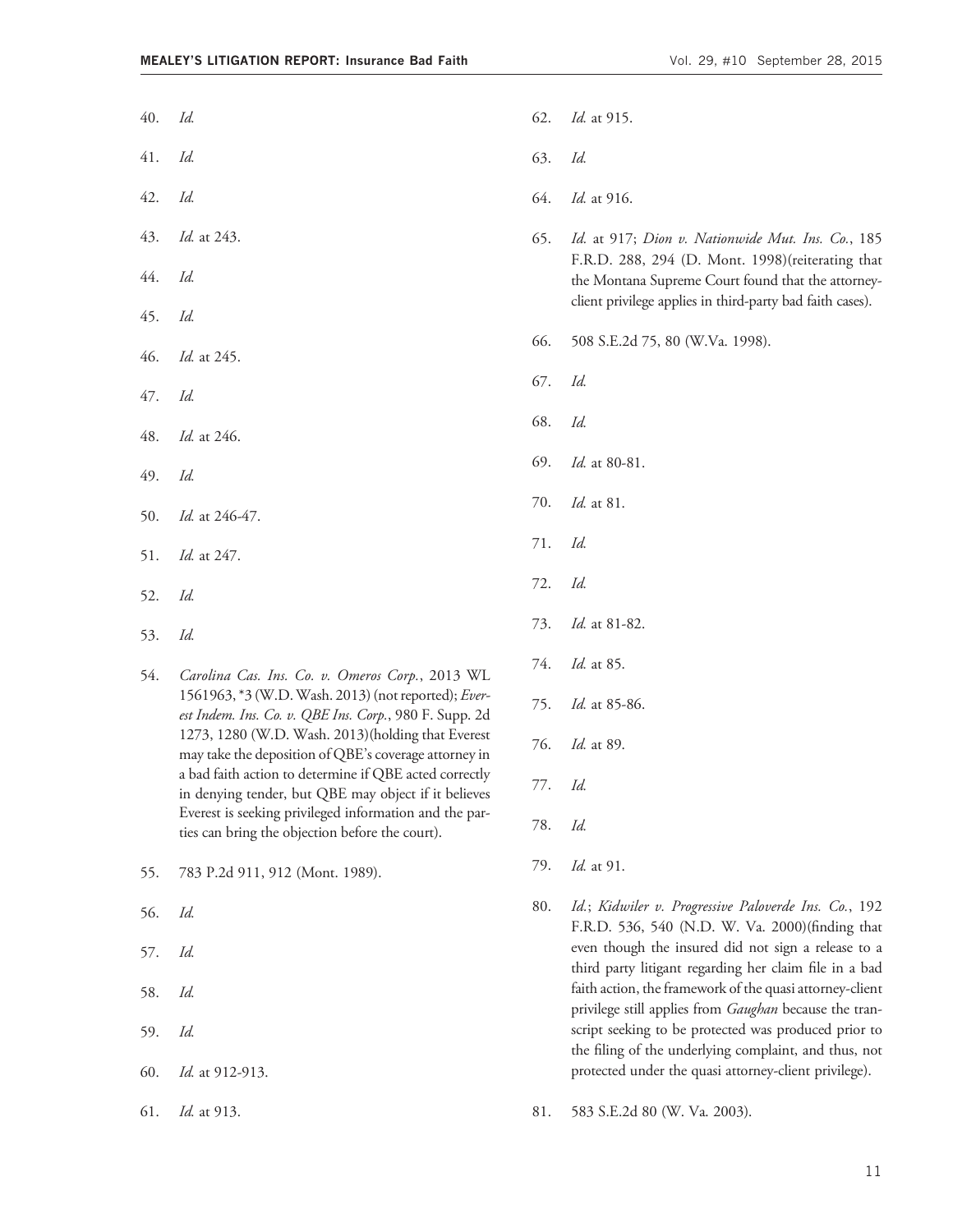- 82. Id. at 85-86.
- 83. Id. at 86.
- 84. Id. at 86-87.
- 85. Id. at 91, fn. 8.
- 86. Id., fn. 9.
- 87. Id. at 95; Smith v. Scottsdale Ins. Co., 40 F. Supp. 3d 704, 719 (N.D.W. Va. 2014)(reiterating that the underlying defendants did not release their claim file to the plaintiffs, and therefore, the attorney-client privilege was in effect).
- 88. Stalley v. Boozer, 2015 WL 1799917, \*1 (Fla. April 17, 2015).
- 89. Id.
- 90. Id. at \*2.
- 91. Id. at \*3.
- 92. Id.
- 93. Id.
- 94. *U.S. Fidelity*, 783 P.2d at 915-16. ■